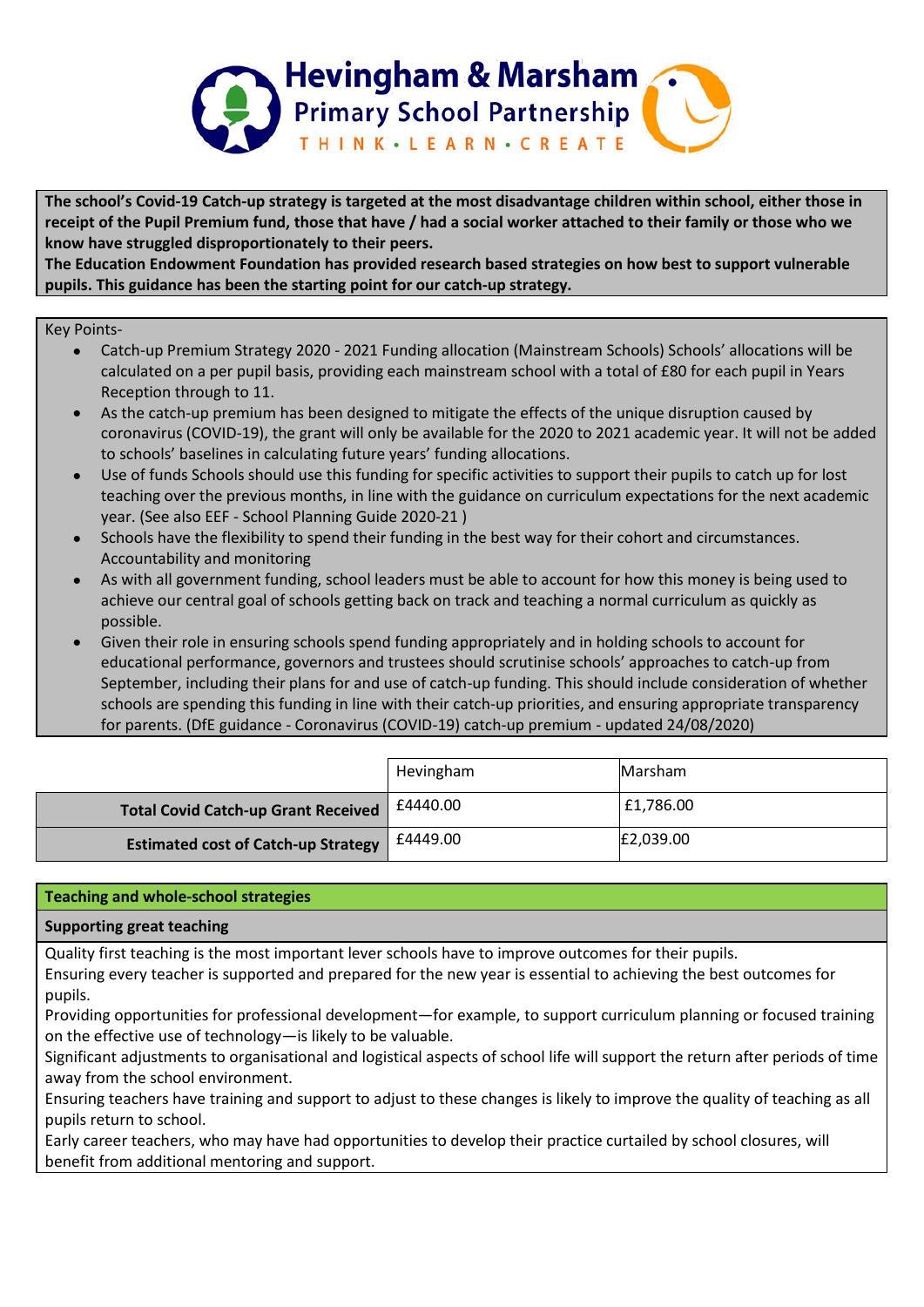### **Pupil assessment and feedback**

Assessment can help teachers determine how to most effectively support their pupils. Every pupil will have been affected differently by Covid-19.

Setting aside time to enable teachers to assess pupils' wellbeing and learning needs is likely to make it easier for teachers and other school staff to provide effective support.

For example, subject-specific assessments might be used to identify particular areas where pupils have forgotten or misunderstood key concepts, to ensure that new material being covered builds on secure foundations. Standardised assessments in literacy or numeracy might be used to identify pupils who would benefit from additional catch-up support.

Providing pupils with high-quality feedback, building on accurate assessment, is likely to be a particularly promising approach.

## **Transition support**

All pupils will need support to transition back to school. However, there are particular challenges for pupils starting a new school after the disruptions caused by Covid-19.

Planning and providing transition support, such as running dedicated transition events—either online or face-to-face, as restrictions allow—is likely to be an effective way to ensure pupils start the new year ready to learn.

Transition events might focus on sharing information about school with children and their families or running activities designed to make pupils feel comfortable in their new school, for example by introducing pupils to their new teachers and classmates.

Additional transition support might include using assessment to identify areas where pupils are likely to require additional support or creating opportunities for teachers to share information about pupils' strengths and areas for development with colleagues, including between primary and secondary schools where possible.

#### **Targeted Support**

### **One to one and small group tuition**

There is extensive evidence supporting the impact of high quality one to one and small group tuition as a catch-up strategy.

To be most effective, creating a three-way relationship between tutor, teacher and pupils is essential, ensuring that tuition is guided by the school, linked to the curriculum and focused on the areas where pupils would most benefit from additional practice or feedback.

As a rule of thumb, the smaller the group the better. However, both small group and one to one tuition can be effective catch up approaches.

Tuition delivered by qualified teachers is likely to have the highest impact. However, tuition delivered by tutors, teaching assistants, or trained volunteers can also be effective. Where tuition is delivered by teaching assistants or volunteers, providing training linked to specific content and approaches is beneficial.

#### **Intervention programmes**

In order to support pupils who have fallen behind furthest, structured interventions, which may also be delivered one to one or in small groups, are likely to be necessary.

A particular focus for interventions is likely to be on literacy and numeracy. For example, there is extensive evidence showing the long-term negative impact of beginning secondary school without secure literacy skills. Programmes are likely to have the greatest impact where they meet a specific need, such as oral language skills or aspects of reading, include regular sessions maintained over a sustained period and are carefully timetabled to enable consistent delivery.

Interventions might focus on other aspects of learning, such as behaviour or pupils' social and emotional needs, or focus on particular groups of pupils with identified special educational needs or disabilities.

Effective intervention follows assessment, which can be used to ensure that support is well-targeted and to monitor pupil progress.

**Extended school time**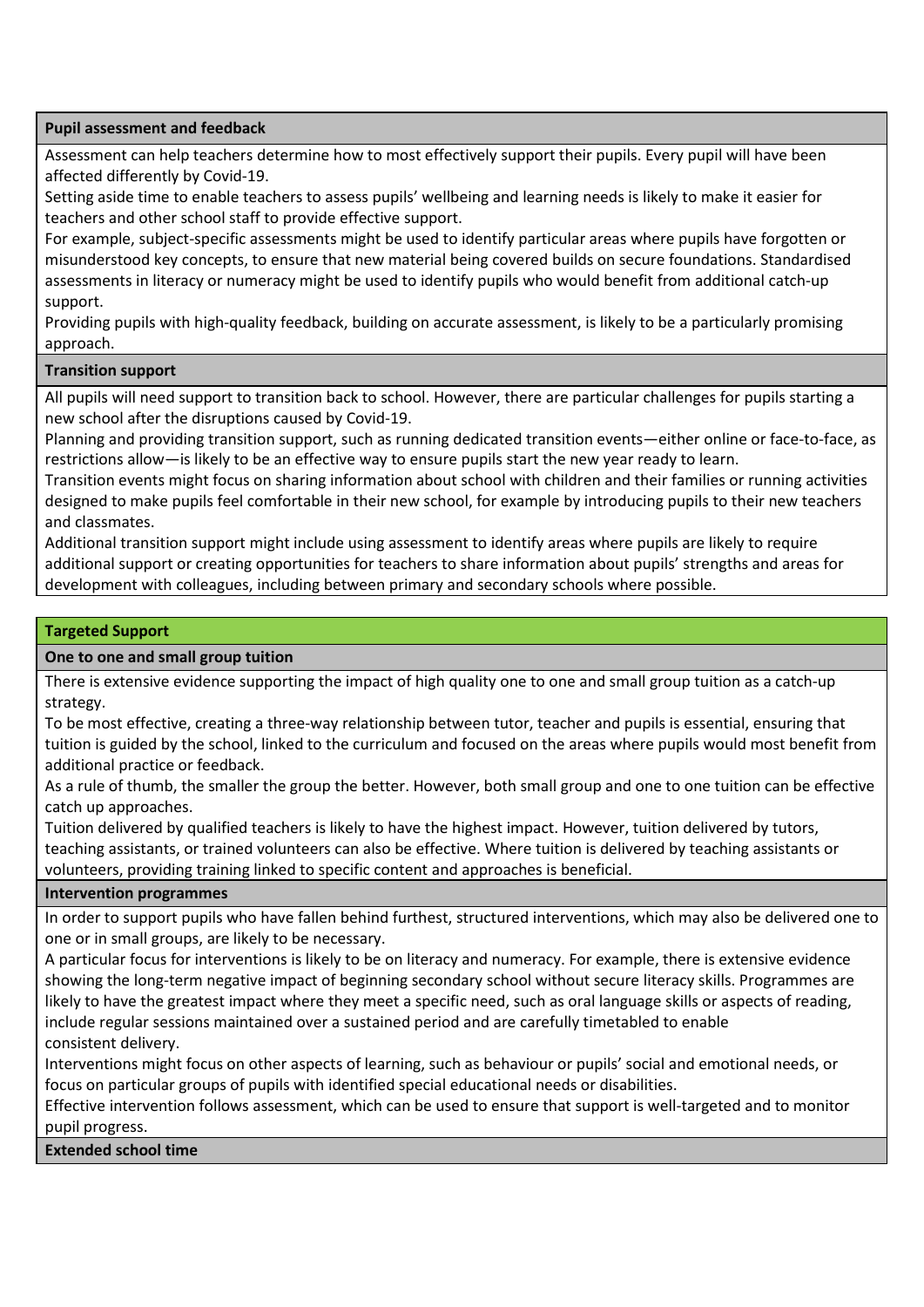In some cases, schools may consider extending the length of the school day; for example, to provide additional academic or pastoral support to particular pupils after school. There is some evidence that extending school time can have a small positive impact on learning as well as improving other outcomes, such as attendance and behaviour. However, to be successful, any increases in school time should be supported by both parents and staff.

## **Wider strategies**

#### **Supporting parents and carers**

Parents have played a key role in supporting children to learn at home and it will be essential that schools and families continue to work together as pupils return to school.

Schools have provided extensive pastoral support to pupils and families throughout the pandemic. Additional support in the new school year could focus on providing regular and supportive communications with parents, especially to increase attendance and engagement with learning. There is a risk that high levels of absence after the summer pose a particular risk for disadvantaged pupils.

Providing additional books and educational resources to families over the summer holidays, with support and guidance, may also be helpful—for example, offering advice about effective strategies for reading with children.

#### **Access to technology**

Pupils' access to technology has been an important factor affecting the extent to which they can learn effectively at home.

In particular, lack of access to technology has been a barrier for many disadvantaged children.

As all pupils return to schools, technology could also be valuable; for example, by facilitating access to online tuition or support. Some schools might find it helpful to invest in additional technology, either by providing pupils with devices or improving the facilities available in school. To support learning, how technology is used matters most.

Ensuring the elements of effective teaching are present—for example, clear explanations, scaffolding, practice and feedback— is more important than which form of technology is used.

In addition, providing support and guidance on how to use technology effectively is essential, particularly if new forms of technology are being introduced.

#### **Summer support**

Summer programmes can benefit pupils socially and academically, helping to ensure that they return to school ready to learn. Summer support can also focus on a wide range of outcomes, such as confidence and wellbeing, and include a wide range of activities such as sports, music and drama that children might have missed out on during lockdown. One challenge for summer programmes is achieving high levels of attendance, particularly from children from disadvantaged families.

Communicating with pupils and their families to assess levels of engagement and barriers to attendance is likely to be important. In addition, staffing is a key challenge, recognising the extensive demands placed on teachers and schools in recent months and the challenges created by public health requirements.

For summer programmes to improve educational outcomes, they need to include high-quality academic support, such as small group tuition delivered by teachers or trained tutors.

**Hevingham and Marsham Primary School Partnership's Summary of Teaching and whole-school strategies**

## **Supporting great teaching**

 Priority for all staff to be engaged within CPD following a year with reduced capacity due to COVID-19 and staff ill health.

The school's CPD offer to be refocussed on appropriate KPI.

CPD initially to focus on the core curriculum and wellbeing.

 Mental Health will be a priority throughout the year with the schools engaging in well being support from different organisations for all staff and pupils.

## **Pupil assessment and feedback**

 Use of normal assessment to gauge where children are with their learning after long periods away, however in September 2020 the assessments for the summer in the year before will be used.